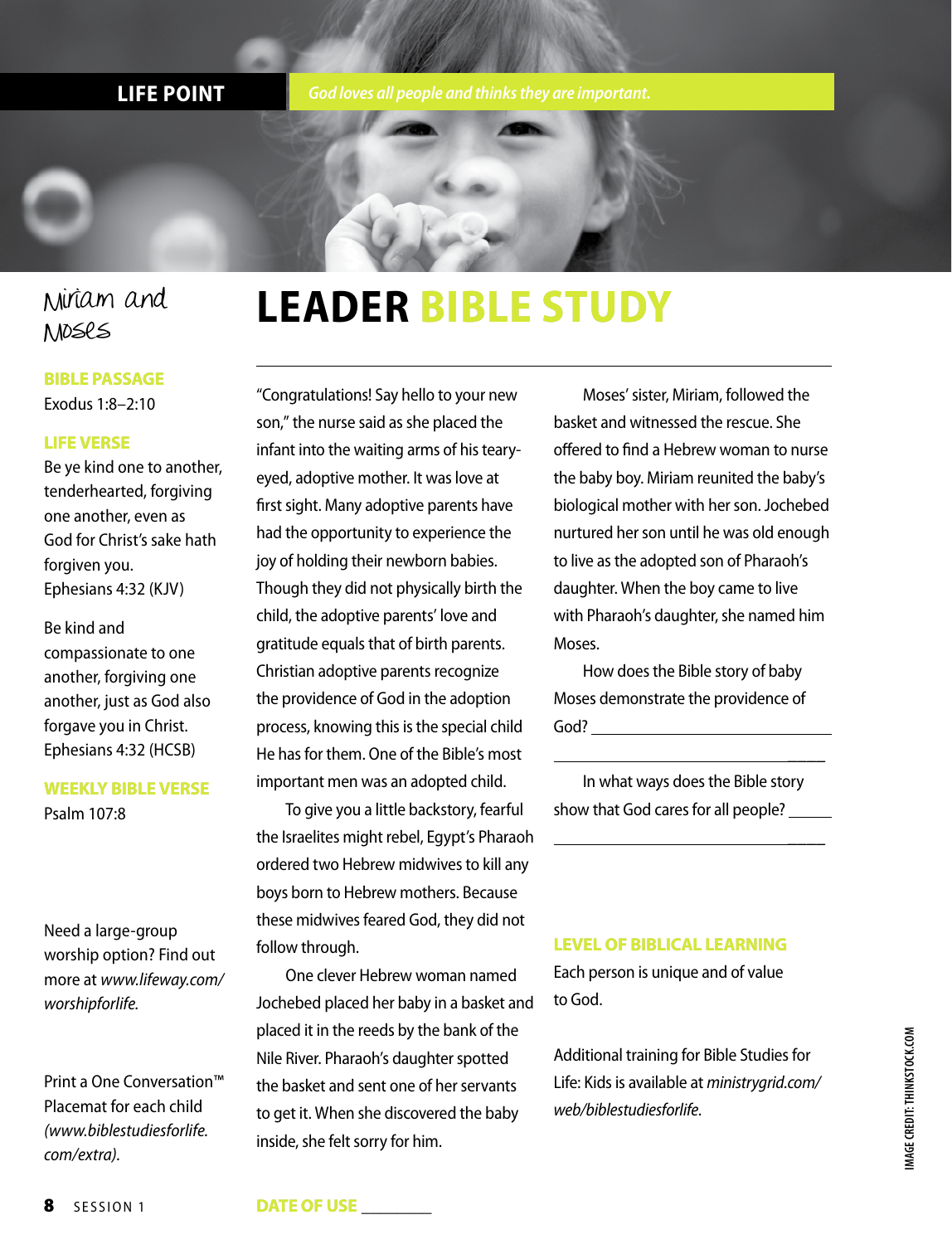

### *MIRIAM AND MOSES*



Pharaoh, the king of Egypt, was worried. "There are too many Hebrew slaves. One day they will attack us!" he said. Pharaoh gave a horrible command. When the Israelite women had babies, he ordered his people to kill the boy babies!

During this time, Amram and Jochebed became the father and mother of a baby boy. Jochebed saw how beautiful and precious her baby was, and she hid him for three months.

When the baby became too big for her to hide, Jochebed got a basket and

waterproofed it with slime and pitch. She placed her baby boy in the basket and put the basket in the Nile River among the tall grass so that it would not float away. Miriam, the baby's sister, watched to see what would happen to her little brother.

When Pharaoh's daughter came to the river to bathe, she saw the basket. One of the servant girls brought it to her. When Pharaoh's daughter opened it, she found a baby inside. He was crying. "This is a Hebrew baby!" she said and felt sorry for him.

Miriam stepped forward. "Shall I go call a woman to help you take care of the baby?"

"Yes. Go," answered Pharaoh's daughter.

So Miriam called Jochebed, her mother. Jochebed was able to care for her own baby. When the baby was older, Pharaoh's daughter adopted him. She called the child Moses because the name meant "drawn from the water."

—BASED ON EXODUS 1:8–2:10

### Review Questions

- ►Why did Pharaoh want to destroy the Hebrew slaves? *(There were too many of them. Pharaoh was afraid they would try to overthrow him.)*
- ▶How long was Jochebed able to hide her baby boy? *(three months)*
- ►Where did Jochebed leave her baby? *(in a basket among the tall grass of the Nile River)*
- ►What offer did Miriam make to Pharaoh's daughter? *(to find a woman to help take care of the baby)*
- ►Whom did Miriam get to take care of the baby? *(Jochebed, the baby's mother)*
- ▶How do you know God thinks everyone is important? *(Answers will vary.)*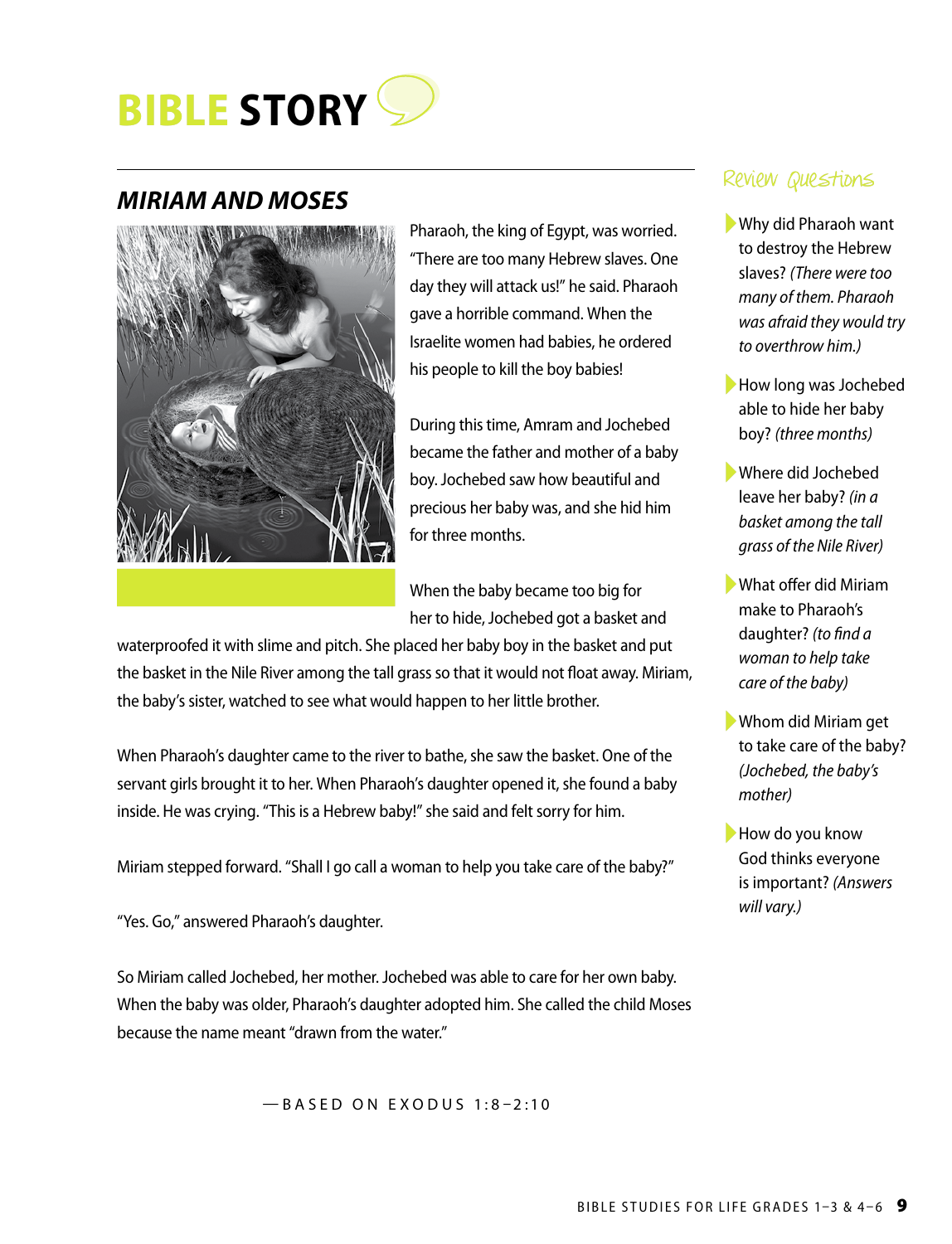# Grades 1-3 **PRACTICE BIBLE SKILLS**

►Pack Items 3a-b: "Old Testament Cards"

►**Option:** "Miriam and Moses" coloring page (CD)

►DVD

- •Lay the first five "Old Testament Cards" in order on the table as you explain that Old Testament books tell about things that happened before Jesus was born.
- •Guide kids to locate the book names in their Bibles' tables of contents. Encourage older kids to locate the books themselves.
- •Direct kids to stand in a circle.
- •Begin a stomp-stomp, clap-clap rhythm pattern, then prompt a child to name the first Old Testament book. *(Stomp-stomp, clap-clap, Genesis!)*
- •Continue the stomp-stomp, clap-clap rhythm pattern, guiding the next child to name *Exodus;* the third, *Leviticus;* and so on through the first five books.
- •Add the next book card to the table and begin again.
- •Continue adding Old Testament Bible books as time permits.

## **INTRODUCTORY ACTIVITY**

- •Read each statement. Guide kids who fit the description to do the action.
- •Statements:
- \* If you are left handed, wave your left hand and hop on your right foot.
- \* If you like to sing, stand and sing la-la-la.
- \* If you have brown eyes, clap your hands five times.
- \* If you are a fast runner, stand and run in place.
- \* If you have a bruise or a bug bite, say: "Ow!"
- •Add similar statements of your own as time permits.
- •Thank kids for revealing some of their special and unique characteristics.
- •Show "Miriam and Moses: Introduction" video.

## **MISSIONS EMPHASIS**

- ►"International Missions" (CD)–Print the photos and missionary stories. Set aside the Parra family information for use in sessions 3-6.
- •Show "A New Life for Abraham" video or tell the story.
- •Recap: "Each person is important to God. God connects His followers so that others will hear the good news of Jesus. Because Abraham heard and believed, others now are hearing the good news!"
- •Pray for Abraham and the Connexxion Ministry in Seville, Spain.

►DVD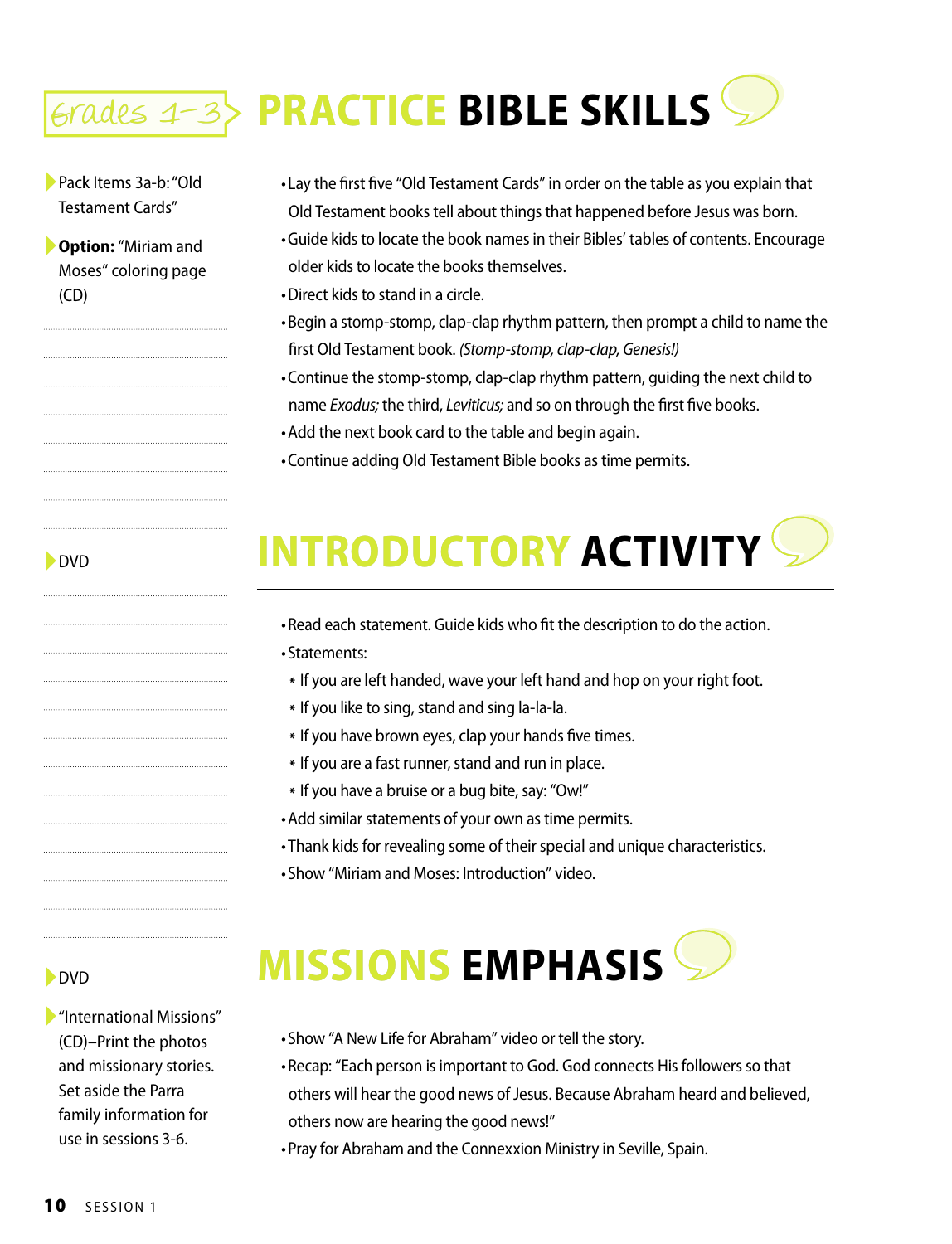# **PRACTICE BIBLE SKILLS** Sarades 4



- •Lead kids to draw grids on construction paper, three lines down and three across.
- •Announce the object of the game: to connect four sticky notes in any configuration on the grid. Connecting lines may be L-shaped or a zig-zag pattern.
- •Players claim a square by initialing a sticky note and placing it on the grid.
- •Players earn their turns by correctly performing these skills:
- \* Round 1—Opponent names a Bible book. Player identifies it as an Old Testament or New Testament book. Refer to Bibles as needed.
- \* Round 2—Same as Round 1; kids may not refer to Bibles or table of contents.
- \* Round 3—Opponent names an Old Testament book. Player identifies the next book.

## **INTRODUCTORY ACTIVITY**

- •Form two teams.
- •Relate that the object of the game is to draw as many complete stick people as possible in one minute.
- •Assign each child a role: one player may draw only heads; one may draw stick bodies, one may draw only arms, and so on. Adapt as needed so that everyone has a role.
- •Start the game, keep time, and count the number of completed figures.
- •Comment that assembly-line stick drawings are all similar. In contrast, each person in the room is unique, important, and deeply loved by God.
- •Show "Miriam and Moses: Introduction" video.

## **MISSIONS EMPHASIS**

- •Show "A New Life for Abraham" video or tell the story.
- •Recap: "Each person is important to God. God connects His followers so that others will hear the good news of Jesus. Because Abraham heard and believed, others now are hearing the good news!"
- •Pray for Abraham and the Connexxion Ministry in Seville, Spain.



▶ small sticky notes

►**Option:** "Miriam and Moses" coloring page (CD)

### ►DVD

### ▶ 2 poster boards

►DVD

►"International Missions" (CD)–Print the photos and missionary stories. Set aside the Parra family information for use in sessions 3-6.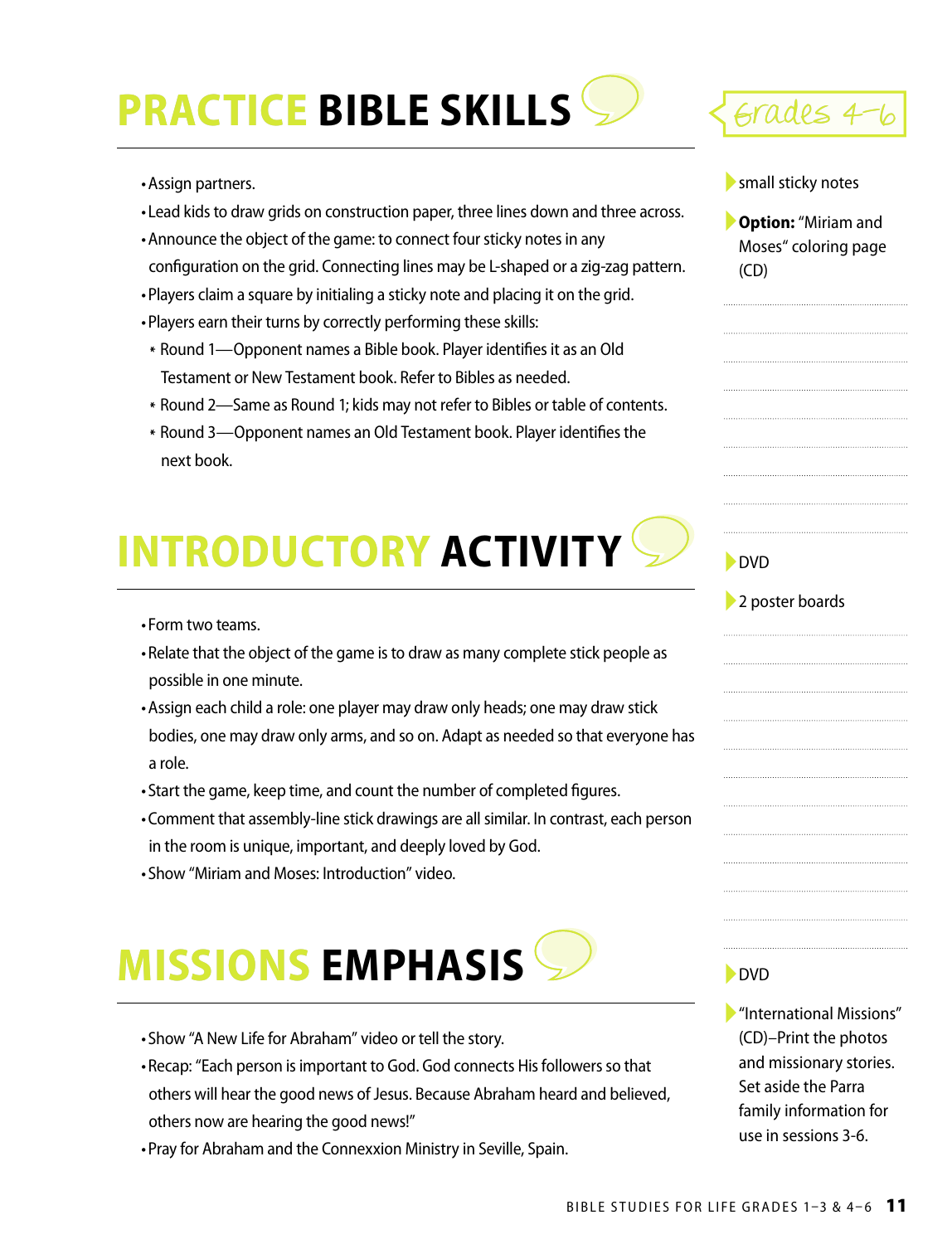

### Notes

- ►Pack Items 1, 2: "Making Connections Banner," "Ephesians 4:32 Life Verse"*–***Note:** *Display the Unit 1 banner carefully. The banner for Unit 2 is on the reverse side.*
- ►Teaching Picture 1
- ►DVD
- $\blacktriangleright$ CD
- ►4-by-6-inch index cards (1 per child)
- ►gift bag

"Sharing the Gospel with Kids" is located at the end of this leader guide and provides helps for talking to kids about God's plan of salvation.

**Weekly Bible Verse** Psalm 107:8

### ►**1. BIBLE STORY**

- •Lead kids to sing "United" (track 1 or 3).
- •Display today's Teaching Picture.
- •Guide kids to rock an imaginary baby. Instruct them to do the action each time they hear *baby* in the story.
- •Open your Bible to Exodus 1 and tell the Bible story in your own words.
- •Ask: "Was Moses important to his family? How do you know?"
- •Explain that Moses grew up and was an important part of God's plan for the Israelites. Later, God showed how much He loves people by sending Jesus to die on the cross for their sin.
- •Pray. Thank God for His plan of salvation through His Son, Jesus.

### ►**2. LIFE VERSE**

- •Display "Ephesians 4:32 Life Verse" and help kids find it in their Bibles.
- •Define *compassionate* as "feeling or showing concern for others."
- •Lead kids to read aloud the verse with you, substituting a hand clap for *compassionate*.
- •Allow a child to choose another word. Read the verse again, substituting hand claps for both words.
- •Continue replacing words until everyone has a turn. Lead kids to sing "One Another" (track 4).

•**Option:** Teach the weekly Bible verse, Psalm 107:8.

### ►**3. LIFE ACTION**

- •Give each child a blank card and a marker.
- •Prompt kids to quickly draw headand-shoulder self-portraits.
- •Drop the self-portraits into a gift bag.
- •Let kids take turns drawing a picture from the bag. The picture's owner should stand, tell something about himself, and say: "… and God thinks I am important!"
- •Remind kids that each person is unique and of value to God.
- •Show "Miriam and Moses: Life Action" video.

### ►**4. REVIEW**

- •Place the self-portraits in the bag.
- •Call on a volunteer to draw a card.
- •Ask a review question (back of Teaching Picture) to the person whose self-portrait card was drawn.
- •Repeat until everyone answers a question.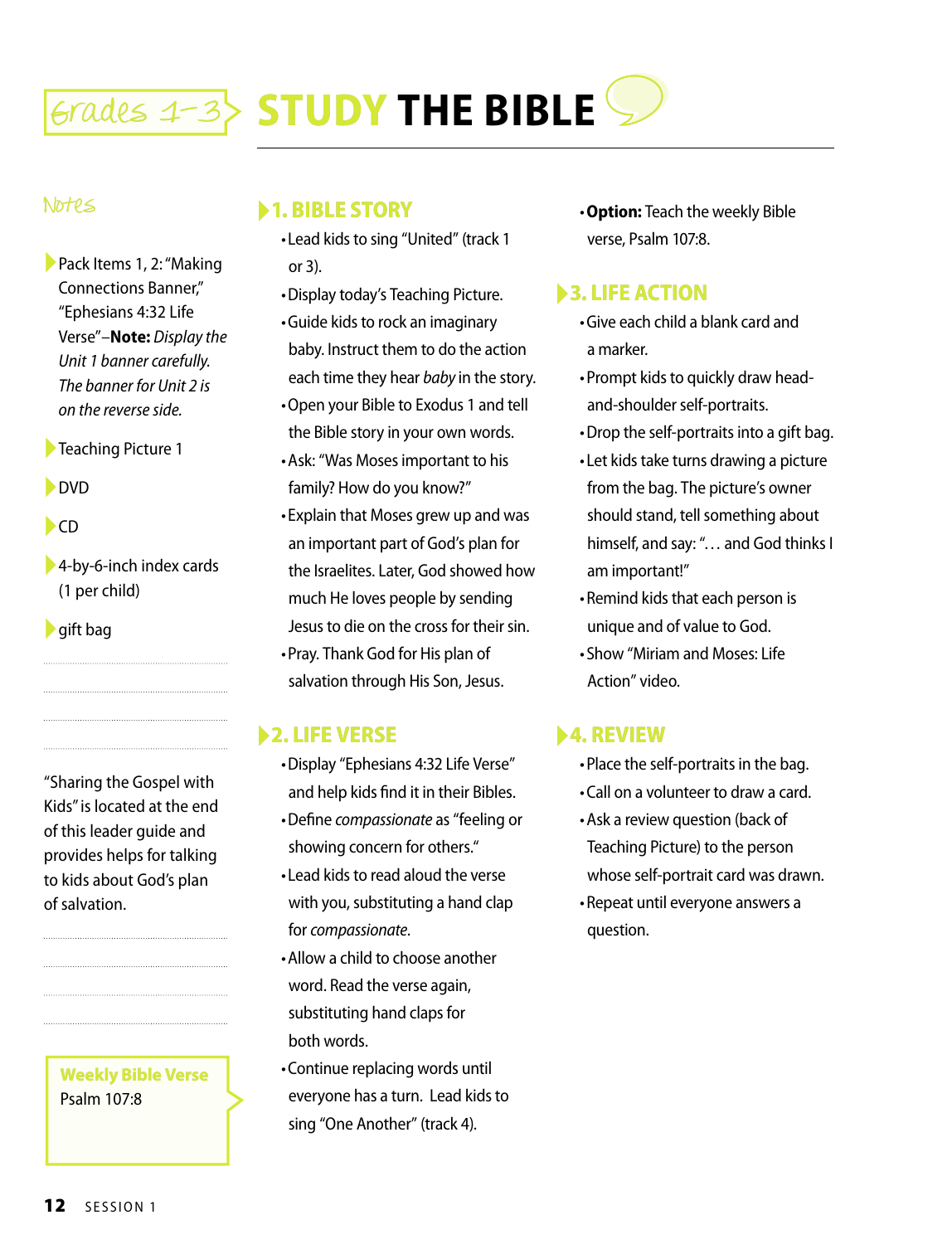## Grades 4-6

- •Guide kids to sit in chairs in a circle.
- •Lead kids to sing "United" (track 1 or 3).
- •Direct kids to listen carefully and move one chair to the right each time they hear a word that begins with the letter *M*.
- •Open your Bible to Exodus 1 and tell the Bible story in your own words.
- •Display the Teaching Picture.
- •Challenge kids to present evidence that Moses was important to God and to his family.
- •Explain that Moses grew up and was an important part of God's plan for the Israelites. Later, God showed how much He loves people by sending Jesus to die on the cross for their sin.
- •Pray. Thank God for His plan of salvation through His Son, Jesus.

### ►**2. LIFE VERSE**

- •Conceal one word of the "Ephesians 4:32 Life Verse" with a sticky note.
- •Ask volunteers to define *compassionate. (feeling or showing concern for others)*
- •Guide boys and girls to find the verse in their Bibles.
- •Lead kids to say aloud the verse.
- •Continue to cover words until kids can say the entire verse unassisted.
- •Lead kids to sing "One Another" (track 4).

► Notes **1. BIBLE STORY** •**Option:** Teach the weekly Bible verse, Psalm 107:8.

### ►**3. REVIEW**

- •Form two teams.
- •Give the numbered cubes to a player from Team A.
- •Ask a review question (back of Teaching Picture).
- •If the player answers correctly, she may toss one numbered cube for points. If she can locate the answer in her Bible, she may toss both cubes for extra points.
- •Alternate between Team A and Team B as time permits.

### ►**4. LIFE ACTION**

- •Show "Miriam and Moses: Life Action" video.
- •Use the backs of the posters from the Introductory Activity.
- •Form two groups.
- •Remind kids that each person is unique and of value to God.
- •Guide the first group to list ways they can help friends and family remember they are important to God.
- •Lead the second group to list ways they can help total strangers know they are important to God.

- ►Pack Items 1, 2: "Making Connections Banner," "Ephesians 4:32 Life Verse"*–***Note:** *Display the Unit 1 banner carefully. The banner for Unit 2 is on the reverse side.*
- ►Teaching Picture 1
- ►DVD
- $\blacktriangleright$ CD
- ►2 numbered cubes
- ►self-stick notes

Be sensitive to kids who have questions about God's plan of salvation. For help in talking to kids, check out *"Sharing the Gospel with Kids,"* located at the end of this leader guide.

**Weekly Bible Verse** Psalm 107:8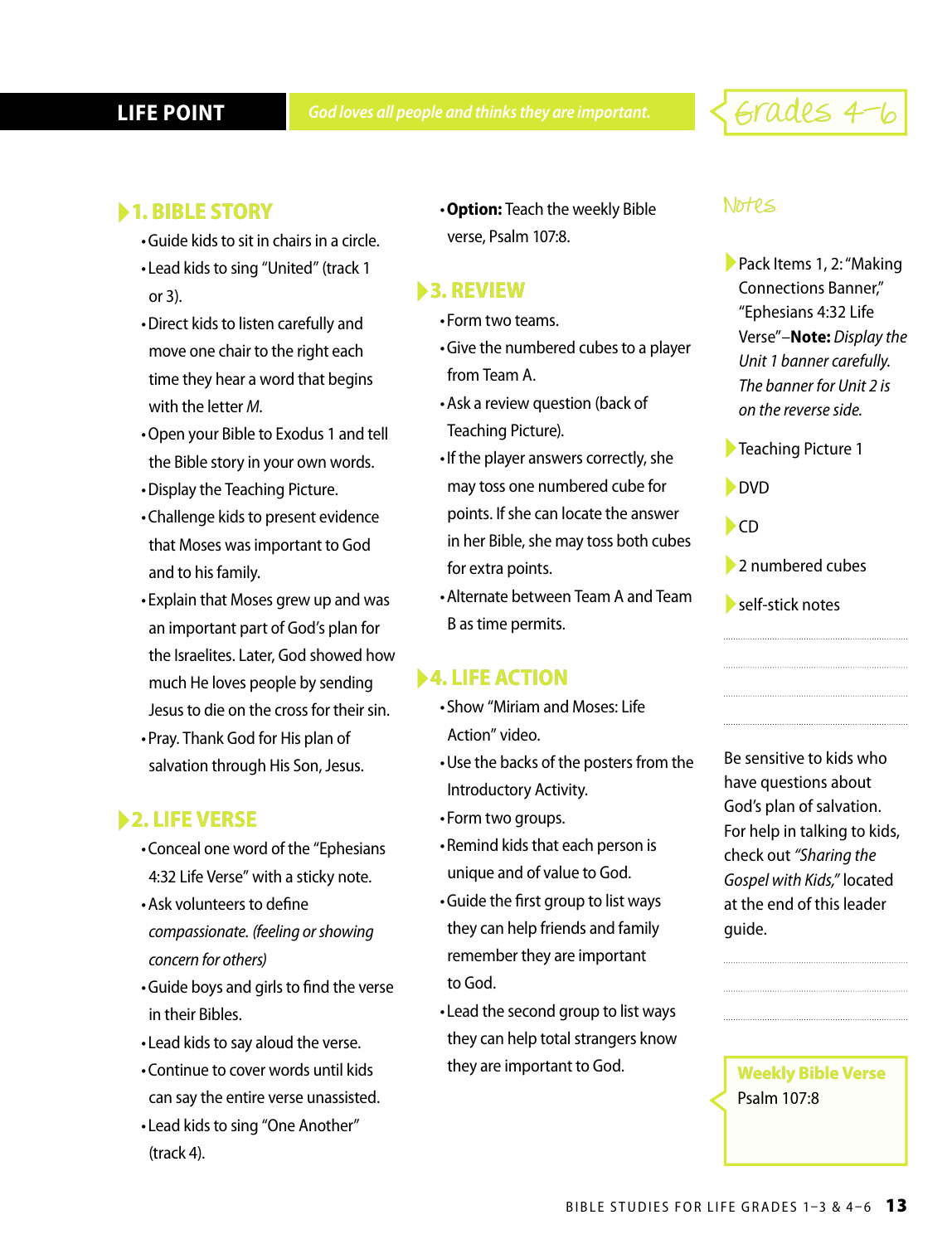

### Notes

### **Choice 1**

►Pack Item 5: "Paper Globe Pattern"

►Kids Activity Page

►DVD

- $\blacktriangleright$  star-shaped stickers
- ►markers or colored pencils

►hole punch

**Choice 2**

▶ Kids Activity Pages

►DVD

►"All About Me Game Cards" (CD)–Print a set of game cards for each child.

►star stickers

►colored pencils

►envelopes

### ►**CHOICE 1: PAPER GLOBES**

- •Give each child an Kids Activity Page and star stickers.
- •Lead kids to complete "Star Treatment" and share their responses.
- •Open your Bible to Psalm 103.
- •Invite kids to hold their hands up and wiggle their fingers when they hear words that describe how much God loves people.
- •Read aloud Psalm 103:1-5,8-13.
- •Distribute "Paper Globe Patterns."
- •Guide girls and boys to color and cut out each circle.
- •As they work, ask kids: "How much does God love people? How do you know?"
- •Help children glue the folded paper globes together. (See illustration on the pack item.)
- •After the glue dries, lay globes flat. Punch a hole in the top of each globe.
- •Insert bent paper clips to create hangers.
- •Encourage boys and girls to display their globes at home.
- •Suggest that when kids see the globes displayed at home, they pause to thank God for creating and loving all people.

### ►**CHOICE 2: ALL ABOUT ME MEMORY GAME**

- •Give each child a Kids Activity Page and star stickers.
- •Lead kids to complete "Star Treatment" and share their responses.
- •Distribute "All About Me Game Cards."
- •Guide each child to complete each pair of cards with a matching answer.
- •Guide kids to cut apart the cards.
- •To play, place the cards facedown. Kids can flip two cards at a time in order to find a matched set. The first player to match all of his cards wins the game. (Older kids can combine their cards with other players' sets to create a more complex game.)
- •Provide envelopes so that kids can carry their games home.
- •Emphasize that God deeply loves the kids He created!

### ►**WRAP UP**

- •Show "Miriam and Moses: Wrap Up" video.
- •Remind kids to give their One Conversation™ pages to their parents.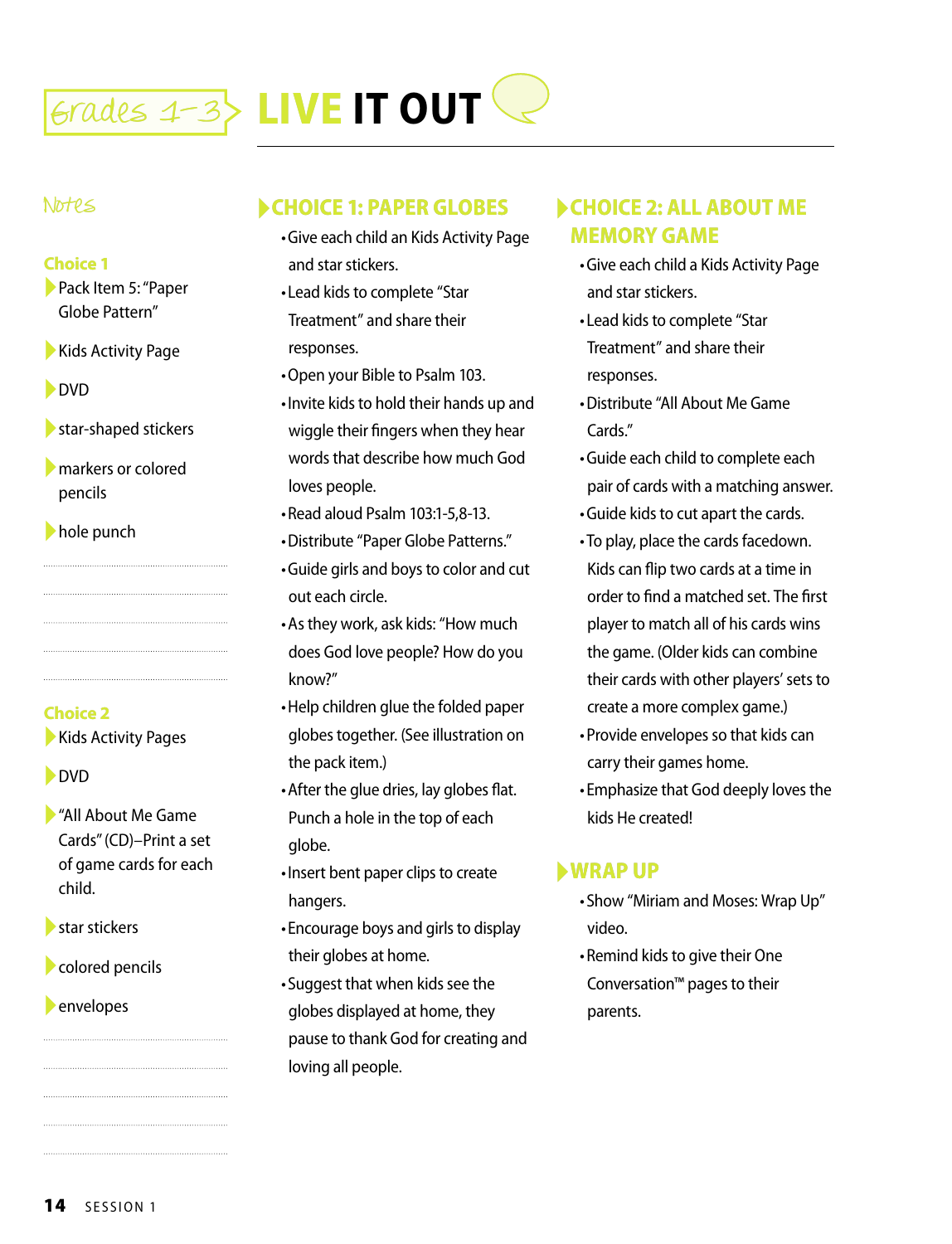**LIFE POINT** *God loves all people and thinks they are important.*  $\leq$   $\epsilon$   $rad$ es  $4$   $\sim$   $6$ 

### ►**CHOICE 1: PUZZLING GIFTS**

- •Distribute Kids Activity Pages.
- Lead kids to solve the "Moon Decoders" statements.
- •Ask: "When might a kid feel uncertain that he is important to God? How does knowing God loves you affect your attitude? How does it affect the way you treat others?"
- •Allow kids to select their favorite piece of scrapbook paper.
- •Guide them to choose a Bible verse from the Kids Activity Page and write it neatly on the paper.
- •Guide kids to cut the pages into puzzle pieces (no more than 15 pieces).
- •If time permits, let kids swap and solve puzzles.
- •Provide envelopes for kids to carry puzzles home.
- •Suggest that kids share the puzzles with a friend or family member who needs a reminder that God loves him or her.

### ►**CHOICE 2: SOCK COMETS**

- •Distribute Kids Activity Pages.
- •Lead kids to solve the "Moon Decoders" code.
- •Discuss why the information contained in the Bible verses is valuable and how it can affect a person's attitude and actions.
- •Use the laundry baskets as targets one close and one farther away.
- •Play individually or in teams, indoors or outdoors.
- •Each player earns the opportunity to throw by presenting one piece of evidence that everyone is important to God. Evidence may be a Bible verse (such as Psalm 103:1-5,8-13), a thought from the Bible story, or from personal experience.
- •Players throw the sock comets by swinging them overhead, then releasing them.
- •Score 100 points if the sock comet lands in the first basket; 500 points if it lands in the second basket.
- •Encourage kids to act and think like people who are important to God.

### ►**WRAP UP**

- •Show "Miriam and Moses: Wrap Up" video.
- •Remind kids to give their One Conversation™ pages to their parents.

### Notes

### **Choice 1**

▶ Kids Activity Pages

►DVD

- ►heavyweight 12-by-12 inch scrapbook paper
- ►envelopes

### **Choice 2**

▶ Kids Activity Pages

- ►DVD
- ►2 laundry baskets or wastebaskets
- ►rubber bands
- ►tennis balls (optional)
- ►old socks–Make sock comets by stuffing the toes of the socks with tightly wadded newspaper or other socks. (Stuff tennis balls for outdoor use only.) Secure with rubber bands.